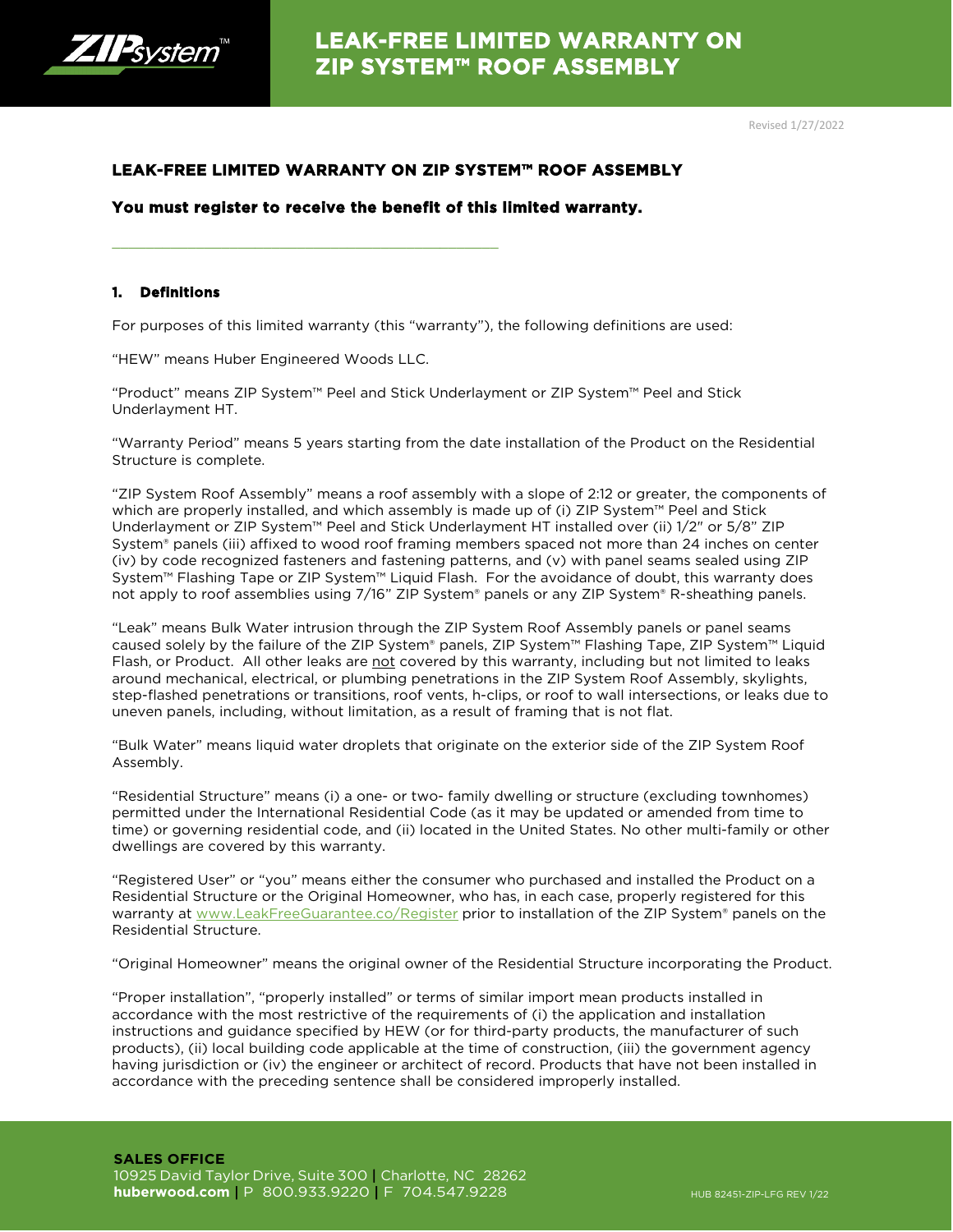

### **2. Who is covered by this warranty and for how long?**

HEW extends the warranty set forth in Section 4 only to Registered Users for the Warranty Period.

### **3. Is this warranty transferable?**

This warranty is for the sole benefit of the Registered User, is not transferable and terminates upon transfer of the Residential Structure by the Original Homeowner.

### **4. What is covered by this warranty?**

HEW warrants to Registered Users that during the Warranty Period, the portions of the roof installed on a Residential Structure that meet the requirements to be a ZIP System Roof Assembly will not result in any Leaks. This warranty applies to Product manufactured on or after October 4, 2021.

### **5. What is not covered by this warranty?**

This warranty does not cover any damage or leaks due to:

- (a) a source other than a Leak;
- (b) improper transportation, storage, use, handling, installation, or maintenance of materials, including, without limitation, failure to follow the Product or other ZIP System Roof Assembly components' installation instructions, the installation of products that are beyond their shelf life, the use of ZIP System™ Peel and Stick Underlayment that has been exposed without a finished roof covering for greater than 90 days from the date of commencement of installation of the Product or the use of ZIP System™ Peel and Stick Underlayment HT that has been exposed without a finished roof covering for greater than 120 days from the date of commencement of installation of the Product, or the use of ZIP System® panels that have been exposed without a finished roof covering for greater than 180 days from the date of commencement of installation of the panels;
- (c) installation of products in structures that are not new Residential Structures or products not installed as part of the original Residential Structure construction;
- (d) alterations to the structure, including without limitation removal and reuse of the ZIP System Roof Assembly, or any component thereof, in another structure after the original installation thereof or the alteration of any component of the ZIP System Roof Assembly, including, but not limited to the application of chemical treatments, coatings or films;
- (e) (e) failure of or damage to roof covering or additional roofing underlayment layers besides the Product or the removal, replacement or repair thereof;
- (f) (f) physical forces such as fire, floods, natural disasters and other acts of God;
- (g) (g) corrosive elements;
- (h) (h) damages caused by persons other than HEW;
- (i) (i) use of the Product or ZIP System® panels in any exterior or outdoor application (other than as permitted by HEW installation instructions), including, without limitation, decks, exterior walkways, balconies, or sheds;
- (j) (j) termites or other wood destroying organisms, including mold and mildew; or
- $(k)$  (k) use of any ZIP System<sup>™</sup> products other than as components in a building roof assembly.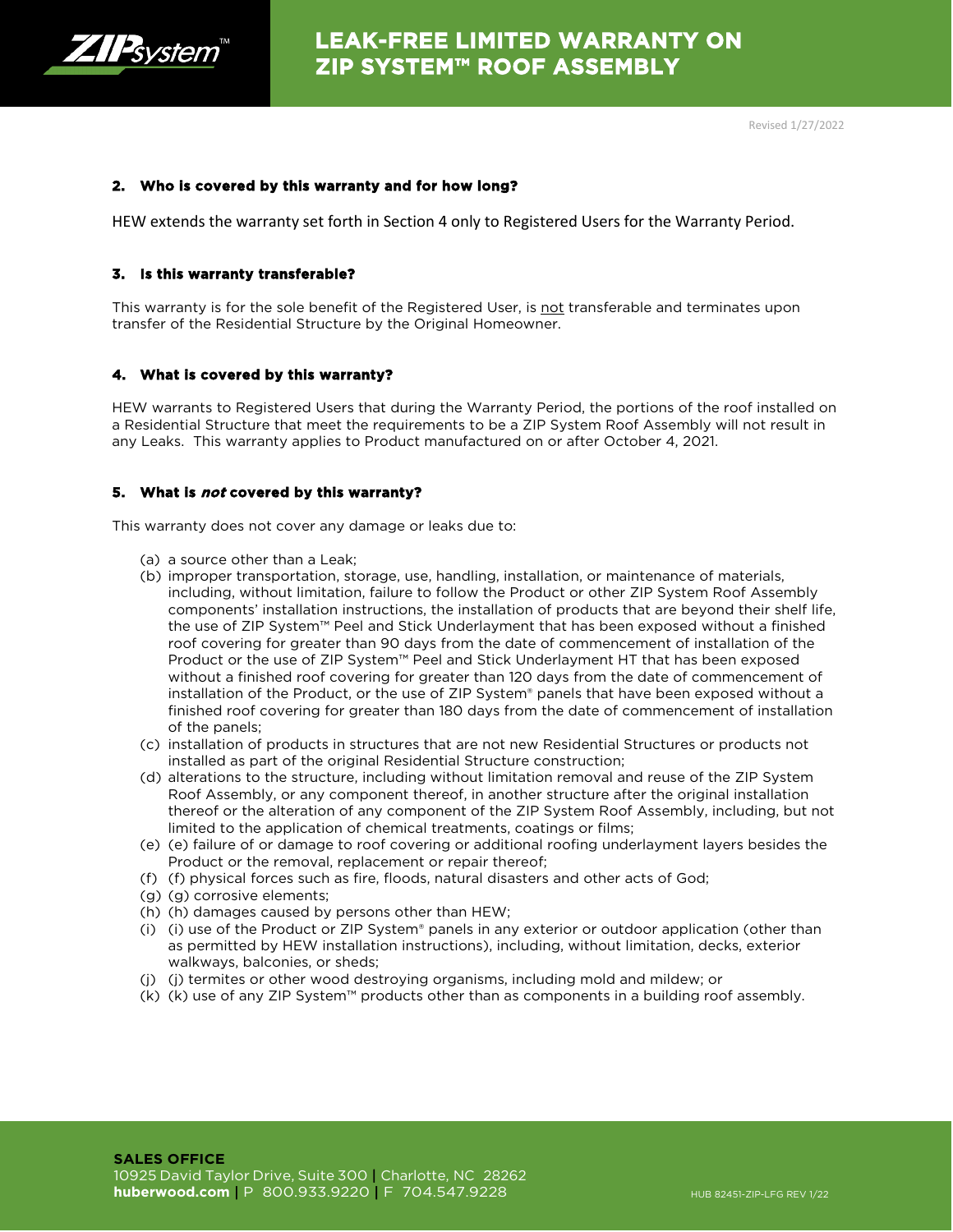

# **LEAK-FREE LIMITED WARRANTY ON ZIP SYSTEM™ ROOF ASSEMBLY**

This warranty also does not cover the following (or any conditions related thereto):

- (a) (x) roofs with a slope less than 2:12;
- (b) (y) roof assemblies where the interior side of the ZIP System® panels are not visible due to the introduction of other products, including but not limited to insulation using spray polyurethane foam ;or
- (c) (z) manufactured housing applications that conform to a federal building code administered by the U.S. Department of Housing and Urban Development.

This warranty supersedes any previous warranties offered for this Product.

#### **6. What are your remedies under this warranty?**

With respect to any breach of this warranty during the Warranty Period, HEW will, in its sole discretion, either: (a) replace the Product giving rise to the failure to comply with this warranty, (b) refund the purchase price of such Product, or (c) repair the ZIP System Roof Assembly. In any event, irrespective of the remedy selected by HEW, the cost of the remedy shall not exceed the lesser of five times (5x) the cost of the Product giving rise to the failure to comply with this warranty, or a maximum of \$20,000.00 (Twenty Thousand USD).

In the event a Registered User is eligible to make a warranty claim under both this warranty and the applicable ZIP System Roof Limited Warranty, such Registered User shall not be permitted to combine the remedy limits under both warranties and instead shall be entitled to only one remedy (to be determined at HEW's option), the cost of which shall not exceed the lesser of the remedy limits set forth in the applicable ZIP System Roof Limited Warranty

The Warranty Period is not extended if HEW replaces the Product or repairs the ZIP System Roof Assembly. HEW may change the availability of this warranty at its sole discretion, but any changes will not be retroactive.

#### **7. How do you obtain warranty service?**

In order to obtain service under this warranty, the Registered User must provide written notice of a warranty claim to HEW at the address provided below, no later than 30 days after discovery of the condition giving rise to a claim. The Registered User must give HEW a reasonable opportunity to evaluate the problem and inspect the ZIP System Roof Assembly prior to any alteration, change or repair and provide an original invoice evidencing the purchase and use of a ZIP System Roof Assembly. The Registered User must, at their own expense and risk, remove and replace any building components that cover or otherwise limit access to the HEW products. In the event that HEW elects to replace the HEW products, the Registered User must, at their own expense and risk, install the replacement HEW products. The Registered User shall be solely responsible for selecting contractors to perform any repair or replacement work approved by HEW in accordance with the terms of this warranty, and HEW shall only be required to reimburse the Registered User for the reasonable cost thereof.

### **8. DISCLAIMER OF OTHER WARRANTIES AND LIMITATIONS OF LIABILITY**

EXCEPT AS SET FORTH ABOVE, THE PRODUCTS ARE SOLD "AS IS." THE REMEDIES DESCRIBED ABOVE ARE YOUR SOLE AND EXCLUSIVE REMEDIES AND HEW'S ENTIRE LIABILITY FOR DEFECTS IN OR FAILURES OF THE PRODUCTS OR ANY BREACH OF THIS WARRANTY. HEW SHALL NOT UNDER ANY CIRCUMSTANCES, WHETHER IN CONTRACT, TORT (INCLUDING NEGLIGENCE), STRICT LIABILITY OR OTHERWISE, BE LIABLE FOR ANY INDIRECT, CONSEQUENTIAL, INCIDENTAL, SPECIAL